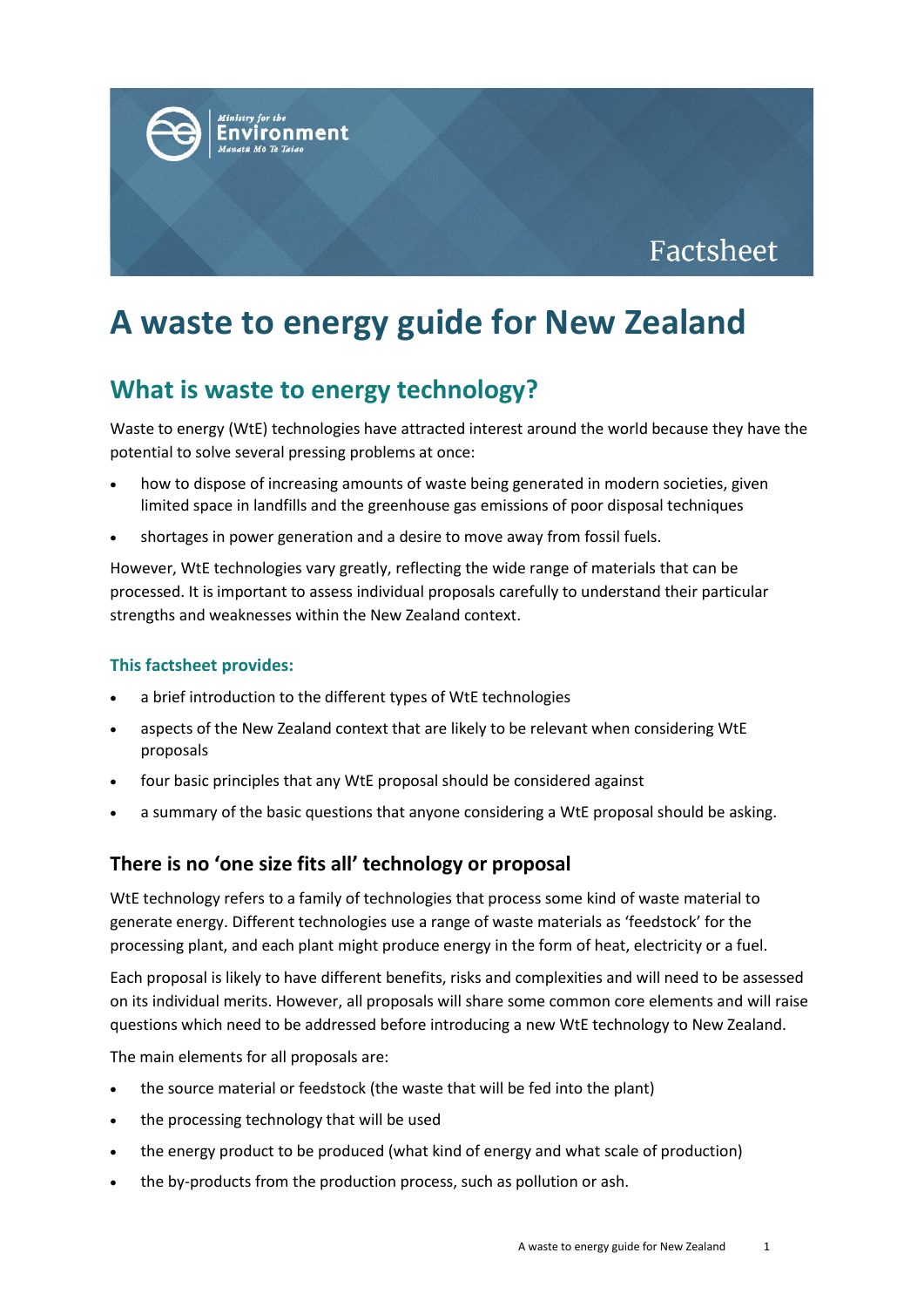## **Renewable or non-renewable feedstock?**

Technology that uses renewable feedstock is likely to be preferable, because it aligns better with environmental and circular economy values. It also supports the Government's target of 90 per cent of electricity from renewable sources by 2025.

Renewable feedstock will comprise organic or biogenic material. WtE technology using this type of feedstock will produce renewable energy. Examples of organic or biogenic material currently used as feedstock for renewable energy include:

- wood waste from pulp and paper mills and wood processors
- black liquor, a by-product derived from wood
- biomass or other organic solid wastes in landfills or from sewage, which can be used to produce biogas through anaerobic digestion
- agricultural waste (eg, tallow), which can be used to produce liquid biofuels.

If the waste feedstock is derived from fossil fuels, like plastic waste, this is not a renewable material and the plant will not produce renewable energy. Mixed solid waste is typically a mixed waste stream, consisting of both waste derived from fossil fuels and waste derived from biogenic and organic material.

## **Thermal or non-thermal processing technology?**

There are two main types of WtE technology: thermal and non-thermal. These technologies involve different processes, and so create distinct risks and by-products.

Thermal conversion techniques currently lead the WtE market globally. The most common method uses some form of combustion, ranging from incineration (direct combustion or mass burn) and coprocessing, to more advanced methods such as pyrolysis and gasification. Non-thermal technologies include anaerobic digestion, landfill gas capture and hydrolysis.

| Types of waste to energy technology |               | <b>Definition</b>                                                                                                                                                                                                                                                                                                                                                   |
|-------------------------------------|---------------|---------------------------------------------------------------------------------------------------------------------------------------------------------------------------------------------------------------------------------------------------------------------------------------------------------------------------------------------------------------------|
| Thermal                             | Co-processing | Uses feedstock derived from waste to replace natural mineral<br>resources and/or fossil fuels (coal, fuel oil, natural gas) in<br>industrial processes. Most common uses are in the cement<br>industry and in thermal power plants.                                                                                                                                 |
|                                     | Gasification  | Heats waste at high temperature, in a limited amount of<br>oxygen, to produce combustible gas and an ash residue<br>known as char waste.                                                                                                                                                                                                                            |
|                                     | Incineration  | Burns the combustible materials within waste by heating to<br>the necessary ignition temperature with oxygen. The heat<br>generated is captured in a boiler to raise steam for a steam<br>turbine. These plants typically produce exhaust gases<br>(including greenhouse gases) and fly ash, which must be<br>removed in flue gas treatment, as well as bottom ash. |
|                                     | Pyrolysis     | Heats waste to a moderate-high temperature, without<br>oxygen, to create a partial combustion process. Depending on<br>the temperature reached, it can produce a mixture of<br>gaseous, liquid and solid residues.                                                                                                                                                  |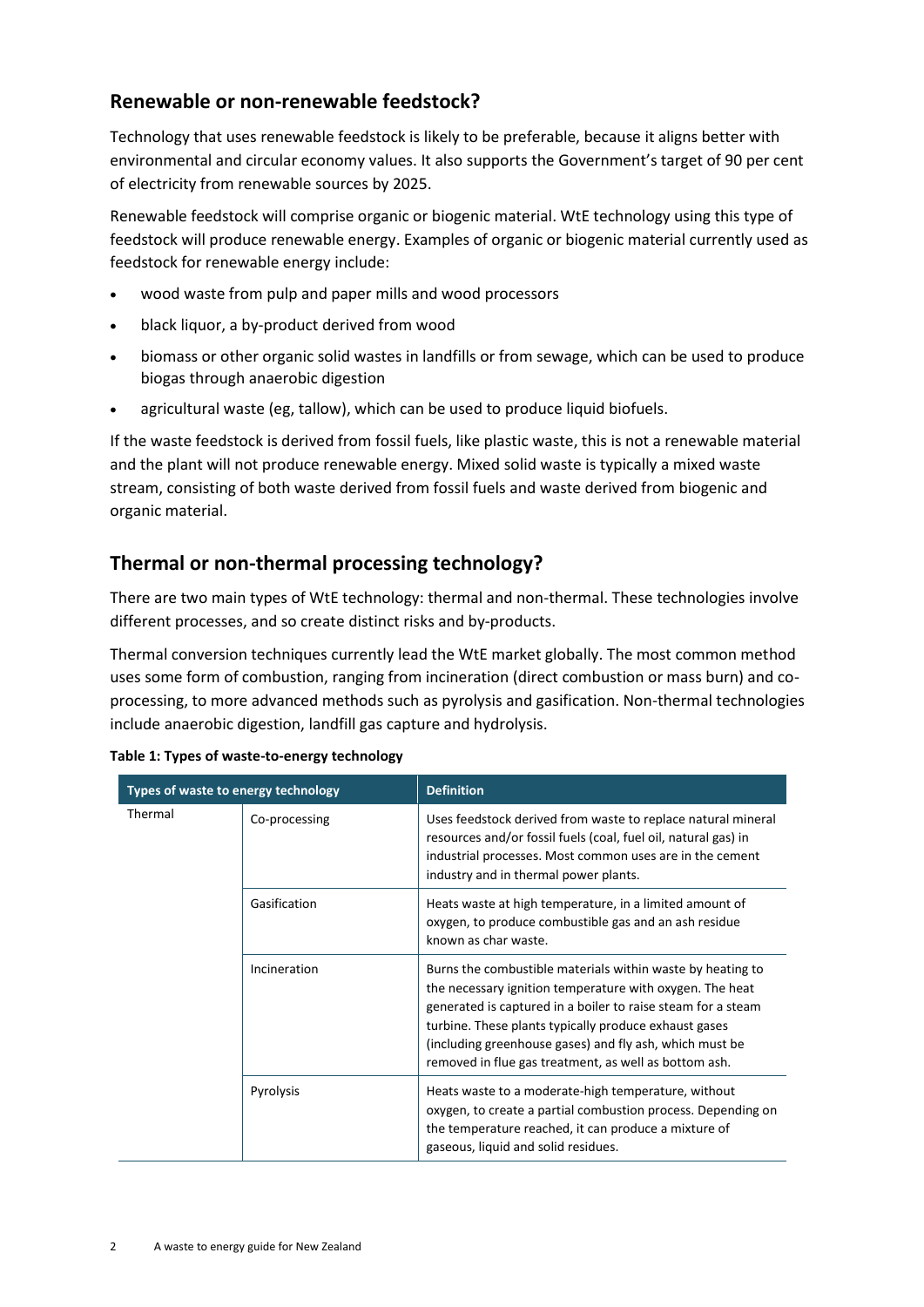| Types of waste to energy technology |                      | <b>Definition</b>                                                                                                                         |
|-------------------------------------|----------------------|-------------------------------------------------------------------------------------------------------------------------------------------|
| Non-thermal                         | Anaerobic digestion  | A controlled decomposition process where organic matter<br>decomposes under the influence of microorganisms, in the<br>absence of oxygen. |
|                                     | <b>Hydrolysis</b>    | Uses water to split the chemical bonds of plant-based<br>materials containing cellulose to create a chemical<br>decomposition process.    |
|                                     | Landfill gas capture | Gas is collected through vertical and horizontal piping buried<br>in a landfill and then processed and treated for use.                   |

## **By-products and residues**

WtE technologies may produce residues from the combustion processes in the form of slag, combustion gases, char waste and different kinds of ash. The residues will vary with the feedstock and technology. If these residues can be safely used in an approved way, they can be regarded as a useful by-product. For example, biochar (a by-product of the biogenic pyrolysis process) can be used as a soil amendment if it is of good quality. Residues that have no further use will need to be disposed of securely and safely.

## **The New Zealand context for WtE**

## **We are producing too much waste**

There is no denying New Zealand has a problem with the amount of waste being generated and being sent to landfill. Our disposal of waste to municipal landfills increased by 48 per cent in the last decade. This culminated in some 3.68 million tonnes of waste going to municipal landfills in the 2018/2019 year. This excludes the waste sent to industrial, construction and demolition landfills, and also managed, controlled and cleanfill sites. Waste breaking down in landfills also creates harmful greenhouse gas emissions.

New Zealand's waste situation prompts WtE to be seen by councils and businesses as an attractive solution, as it might help reduce the amount of waste going to landfill. However, there are a number of other parts of the New Zealand context that are relevant.

### **Do we need more renewable sources of energy?**

The first question you need to ask is whether our country needs more renewable sources of energy. New Zealand has a high level of renewable electricity generation compared to some other countries. However, non-renewable energy sources still make a significant contribution to total energy consumption. For example, more than 60 per cent of New Zealand's total energy needs are met by fossil fuels, in particular in the transport sector (20 per cent of emissions) and industrial sector (8 per cent of emissions).

It is not so much about reducing emissions from the generation of electricity but about using low- or zero-emissions energy to fuel the economy. This is where WtE projects can make a difference.

### **Geography matters**

New Zealand is a long narrow country, with a small population spread out across it. We do not have the very large population centres of some other countries. Our geography for transporting large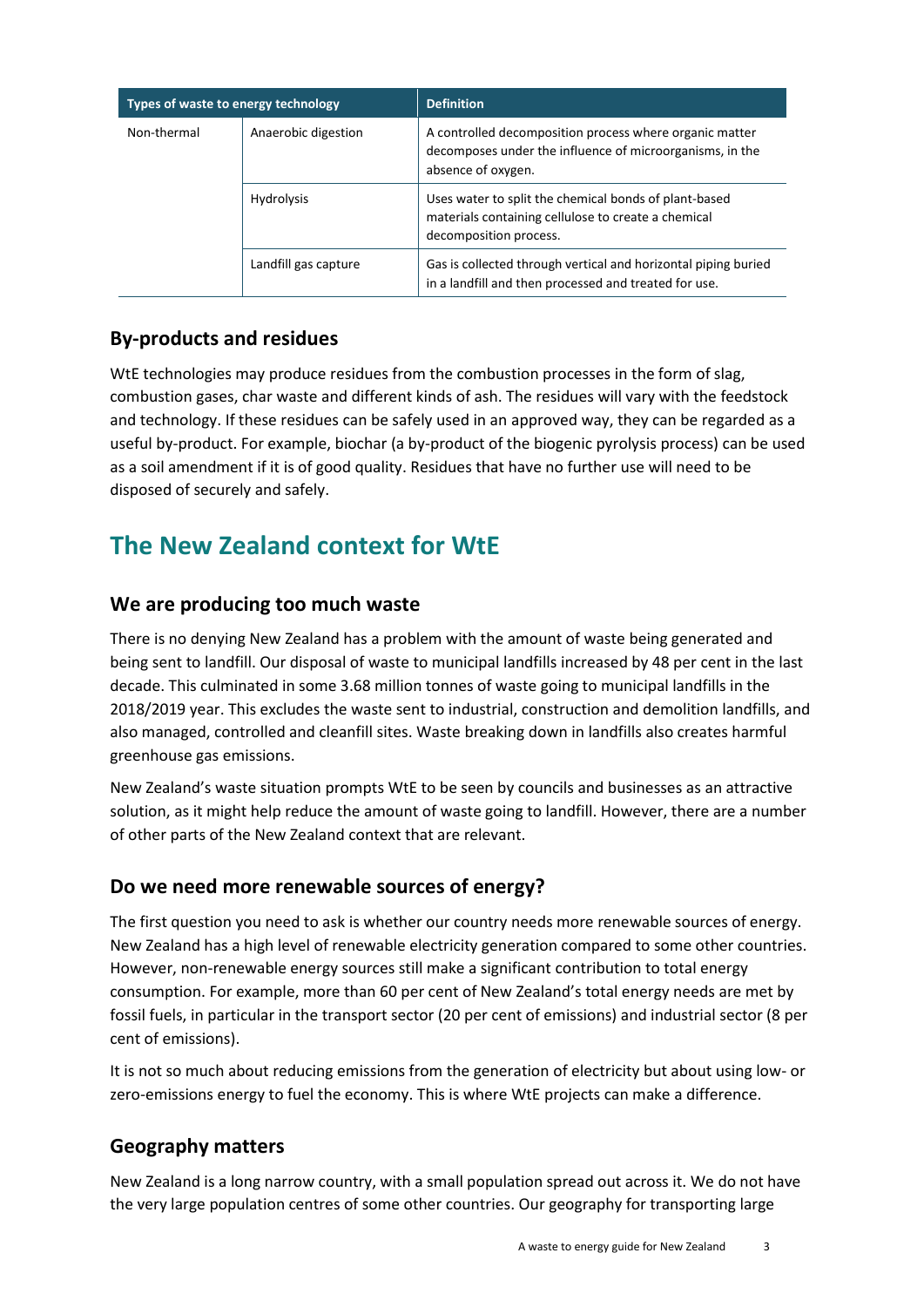quantities of feedstock can also be challenging, given our hills, rivers and coastlines. We also experience natural hazards like earthquakes, floods, eruptions, cyclones and droughts.

Due to New Zealand's remoteness, if access to feedstock were to change and importing waste was required, this would likely be costly and impractical.

Deciding where to locate a WtE plant safely, and ensuring it would have access to sufficient feedstock, might provide quite a different challenge in New Zealand than elsewhere.

## **Would it conflict with our broader policy settings and goals?**

Another question is whether creating a system that requires waste to be supplied in bulk for feedstock is consistent with our broader environmental goals, particularly in relation to waste and energy.

The Government has a rapidly developing work waste and resource efficiency programme. Its aim is to create a low-waste and low-emissions economy with a world-leading and resilient resource recovery sector and a low-emissions energy system.

#### **What is a circular economy?**

The programme is based on the circular economy concepts captured in the waste management hierarchy (see figure 1 below).

In essence, a circular economy is one where the same resources are used over and over again through their life cycle, rather than the traditional linear model where a resource is extracted, used, and then disposed of. The waste management hierarchy applies those concepts to waste. It suggests the most effort should go into avoiding waste in the first place (through smart design and purchasing choices), then into reuse, repurposing and recycling.

Recovering energy from waste should be considered only where reuse or recycling is not possible. Permanent disposal of any residual waste (probably to landfill) should be a last resort.

#### **Figure 1: waste management hierarchy**

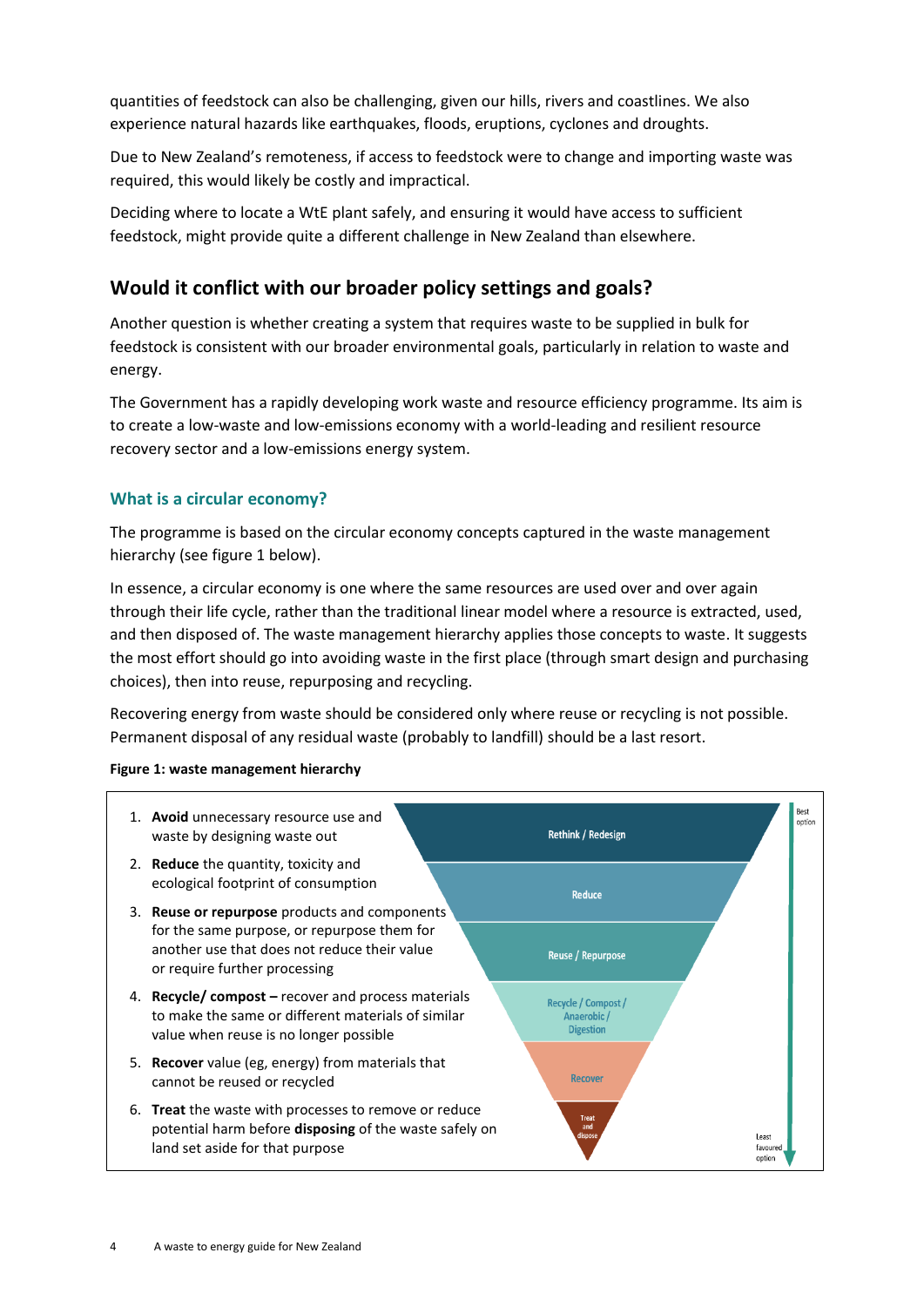#### **What the Government is doing**

Applying this thinking, the Government has work underway to:

- support innovation in product design and packaging to prevent waste material being created
- ban the use of some of the most problematic products
- require the importers or sellers of some products to take responsibility for them over the whole of their life, including eventual disposal (known as product stewardship schemes)
- strengthen the resource recovery sector through initiatives to standardise and simplify kerbside collection around the country, and invest in the infrastructure and equipment needed to provide a fit-for-purpose national network of recycling and resource recovery facilities
- reduce the attractiveness of sending waste directly to landfill by increasing and expanding the scope of the levy charged at landfills
- develop a new waste strategy, infrastructure plan and supporting plans for New Zealand to guide efforts and investment across the sector over the next 10 years
- review and update the Waste Minimisation and Litter Acts to ensure they provide appropriate regulatory tools, incentives, enforcement and administrative arrangements to support the revitalisation of the waste and resource recovery sector.

All of this work is designed to move New Zealand's waste practices steadily up the waste hierarchy, and to minimise the amount of material that ends up needing to be dealt with at the bottom of the hierarchy. There is obvious potential for conflict between this approach to minimising waste and WtE technology, which may rely on large volumes of waste towards the bottom of the pyramid to provide the feedstock for the energy plant.

#### **Zero-carbon economy**

The Government's policy direction and priorities for the New Zealand energy system are focused on transitioning to a net-zero-carbon emissions economy by 2050.

Currently the Renewable Energy Strategy Work programme focuses on three main outcomes:

- 1. an inclusive and consumer focused energy system
- 2. a system that encourages increased investment in low emissions technologies
- 3. an innovative and modern energy system that creates new opportunities for business and consumers.

The programme is based on the concept of more affordable, more secure and more sustainable energy, which in turn provides for the wellbeing of all New Zealanders in a low-emissions world. In essence, minimising waste can contribute to a low-emissions energy system, through the potential of waste being used as a source of low-emissions energy. A low-emissions energy system is necessary for a net-zero-carbon emissions economy.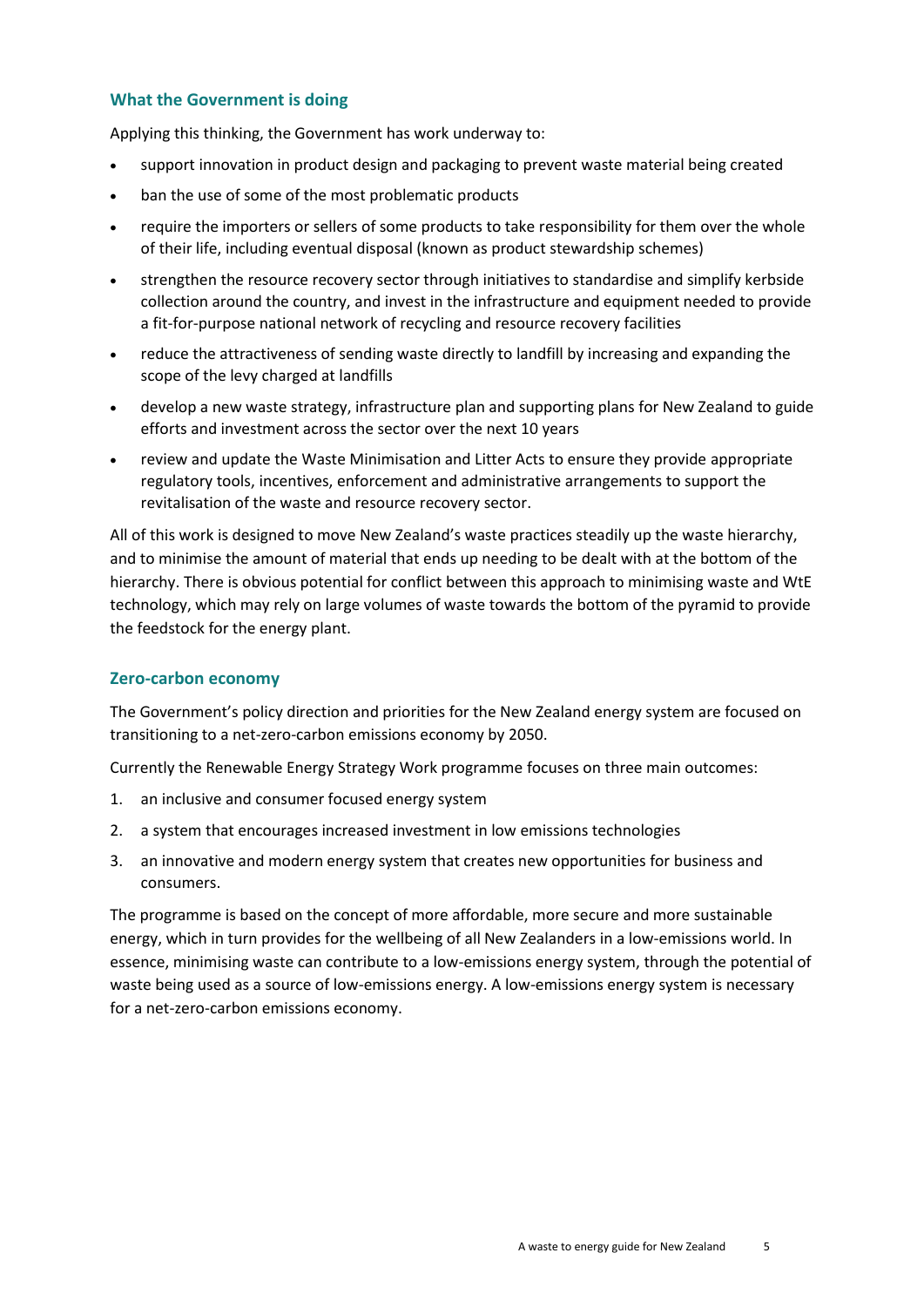## **Four basic principles**

Proposals for WtE plants are likely to come to businesses, local government and central government agencies. They can be complex and can look very attractive initially. But closer examination can expose the challenges that might arise in the New Zealand context. This factsheet highlights a number of questions to consider when testing WtE proposals, grouped into four basic principles.

| <b>Principle No</b> | <b>Definition</b>                                                                                                                                             |
|---------------------|---------------------------------------------------------------------------------------------------------------------------------------------------------------|
| Principle 1         | The proposal should support the goal of moving New Zealand steadily up the waste<br>hierarchy towards a more circular economy approach to managing resources. |
| <b>Principle 2</b>  | The environmental impacts must be well managed, especially the greenhouse gas<br>emissions.                                                                   |
| <b>Principle 3</b>  | The proposal must be commercially viable over the long term.                                                                                                  |
| Principle 4         | There should be a strong level of support from the community and Treaty partners.                                                                             |

## **Principle 1: Proposals should support the goal of moving New Zealand steadily up the waste hierarchy**

As noted earlier, New Zealand has a comprehensive and interconnected work programme underway to shift to a low-waste and low-emissions economy.

WtE technology may be able to play a role; it is preferable to use a waste material to create energy (layer 5 of the hierarchy) than to send it to a landfill (layer 6). But it would be even better to avoid, reduce, reuse or recycle the material (layers 1 to 4). A WtE plant may discourage people from some of those preferred options. If there is a better return from sending the material to a WtE plant than recycling or reuse facilities, those parts of the sector may come under financial pressure and become economically unsustainable.

#### **Competing with resource recovery and waste reduction**

If WtE is used as a complementary technology, taking waste material that cannot otherwise be used or recycled, then it may play a valuable role in our waste management system. However, if it simply competes with other levels of resource recovery activity, then it may destabilise further an already fragile system.

There is also the risk WtE technology makes it too easy to dispose of large quantities of waste, so people lose any incentive to try to reduce the waste we generate. It may provide a solution for disposing waste but it would not solve the problem of excessive and potentially unsustainable use of resources.

Any WtE proposal also needs to be considered in the context of the Government's ongoing waste work programme and likely future regulatory steps. For example, if a proposal depends on a feedstock material that could soon be banned or subject to a product stewardship system, then the proposal either might not be feasible or undermine the regulatory steps being taken.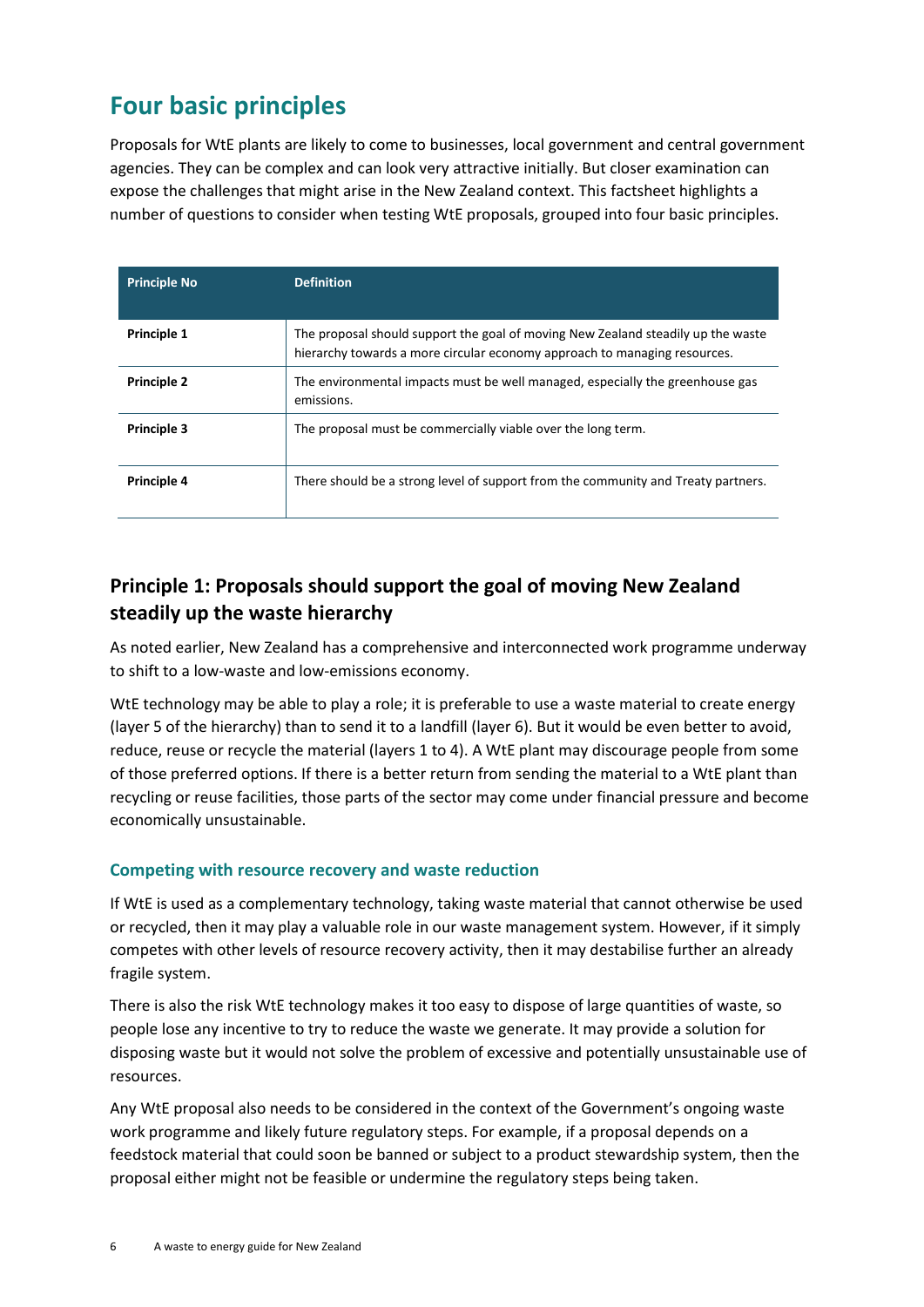A final question is to look at the proposed plant through a circular economy lens. Any proposed construction should include a plan for decommissioning the plant at the end of its useful life so the infrastructure and materials can be reused, repurposed or recycled.

#### **Supporting New Zealand's move up the waste hierarchy: Suggested questions**

- Will this WtE proposal complement or compete with other options for reusing or recycling the waste material further up the waste hierarchy? What effect will it have on local, regional or national resource recovery efforts?
- What are the alternatives for treating this kind of waste?
- Would this WtE proposal motivate people to produce more waste and consume more resources, rather than finding ways to avoid and reduce waste?
- Is the feedstock that would be used likely to be the subject of future regulatory action, for example to ban some or all of it or introduce a product stewardship scheme? How would that affect the proposal and vice versa?
- Does the proposal include plans for how the plant will be decommissioned at the end of its useful life so the infrastructure and materials can be reused, repurposed or recycled?

## **Principle 2: Environmental impacts must be well managed, especially greenhouse gas emissions**

WtE technology has the potential to cause environmental harm if it is not designed and operated well. In particular, thermal technologies need to manage the risk they could create harmful emissions, both of greenhouse gases and other gases, and substances that may be dangerous to human health or the environment.

Electricity generation represents about 5 per cent of New Zealand's total greenhouse gas emissions. New Zealand is fortunate to have already such a high proportion of renewable electricity. Most of this renewable electricity is from hydro, geothermal and wind, with a small percentage from solar and biomass.

#### **Emissions profile of the plant**

Any grid-scale WtE electricity generation project could potentially have a greater emissions profile than the already established renewable electricity generation technologies. Most of New Zealand's electricity generation is already renewable, unlike many other countries where electricity systems are heavily reliant on fossil fuels like coal and natural gas. In the context of already high levels of renewable electricity, New Zealand has commitments to reduce its greenhouse gas emissions and has a long way to go if it is to contribute to the goals of the Paris Agreement.

Increasing the amount of delivered renewable electricity to high-intensive emissions sectors (industry and transport) of the economy will be integral to meeting these commitments. Many industries are now introducing carbon budgets or similar ways of tracking and reducing their emissions profiles. Any new WtE technology will need careful assessment to ensure it manages the risk of greenhouse gas emissions well. This should include the design of the plant and the inbuilt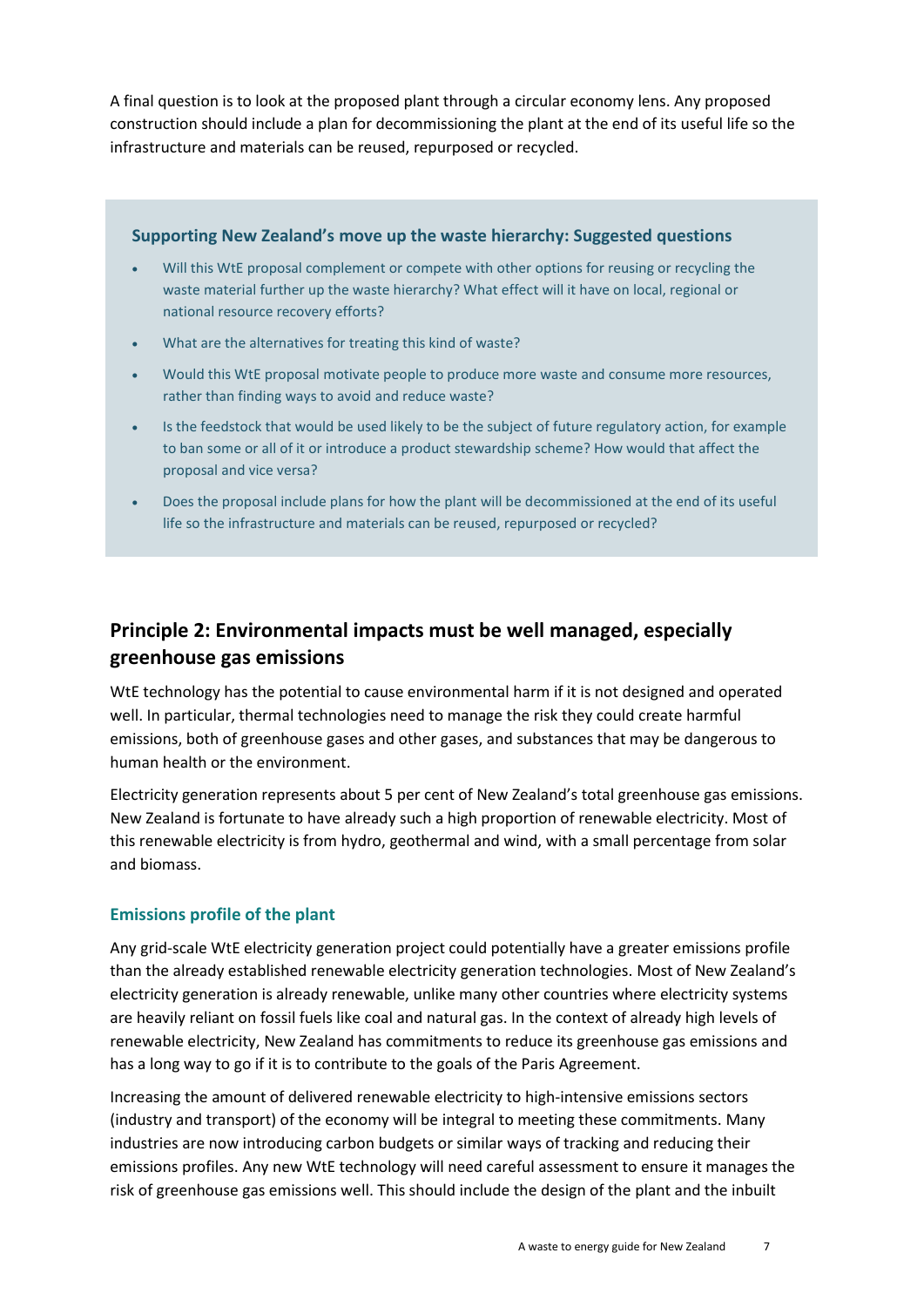processes to capture and treat potential emissions, as well as ongoing monitoring, testing and maintenance. Testing might cover the content of exhaust gas such as temperature, oxygen, pressure, water vapour, heavy metals, greenhouse gases, hydrocarbons, chlorinated dioxins and more.

#### **Process heat provides an opportunity**

The Climate Change Commission believes a significant opportunity for decarbonising our economy lies in tackling emissions from industrial process heat. This is heat energy (often in the form of steam, hot water or hot gas) used by the industrial, commercial and public sectors for industrial processes, manufacturing and space heating. For example, coal is burnt in large industrial boilers to create heat that dries liquid milk into milk powder. Another example is school boilers using fossil fuels for space heating.

Around 60 per cent of process heat in New Zealand is created using fossil fuels: coal, natural gas and diesel. WtE projects have a potential place in decarbonising the industrial sector. In particular, there is a major opportunity in the South Island where coal is used but limited access to sources of loweremissions fuel like natural gas.

All facilities would have to meet the relevant standards set out in the National Environmental Standards for Air Quality Regulations 2004 (NESAQ) as well as relevant regional council plans. For example, the NESAQ has controls on burning waste at landfills, discharge of gas to air from landfills and high-temperature hazardous waste incinerators.

The by-products and residue from the process would also need to be carefully managed in line with environmental requirements. These matters would generally be managed through the normal processes of the Resource Management Act 1991. This would include considering directions set out in the National Policy Statement for Renewable Electricity Generation and NESAQ.

#### **Managing the environmental impacts: Suggested questions**

- Does this technology contribute to electricity generation emissions? How will these be accounted for?
- Are there viable alternative lower-emissions technologies available to support your energy needs?
- What are the by-products, emissions and residues that will be created by the plant? How will they be captured, treated and disposed of?
- What emissions or residues will be allowed to enter the environment?
- Will the plant, or the plant's products or by-products, create greenhouse gas emissions? How will these be accounted for?
- Will the plant create or release any other harmful or problematic substances, such as heavy metals, dioxins or microplastics?
- Does the technology meet the appropriate standards required by regional council plans and the National Environmental Standard for Air Quality?
- What contingency plans are in place if something goes wrong and harmful emissions or residues escape into the environment? Does the proposal include strong risk management and contingency planning?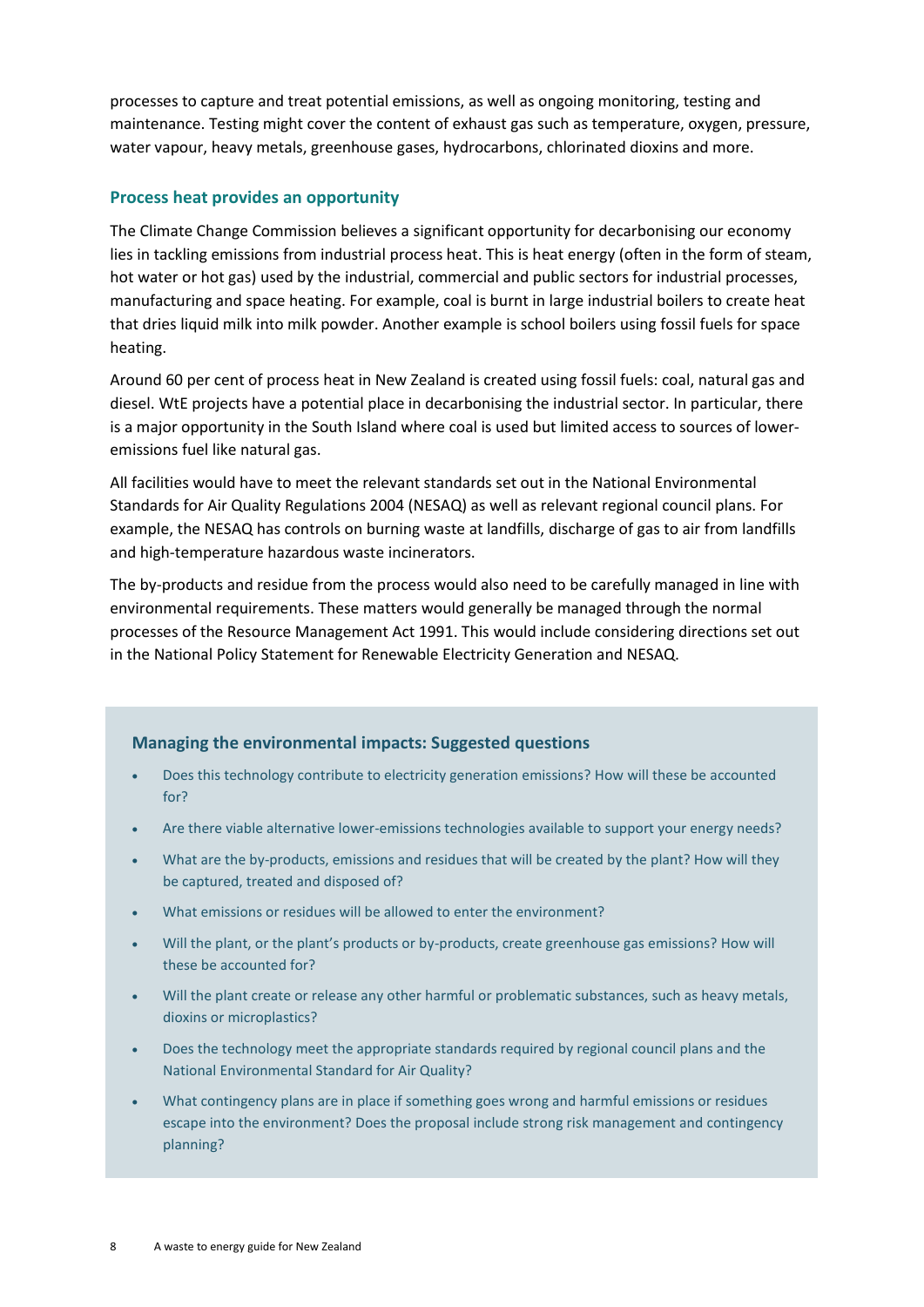## **Principle 3: The proposal must be commercially viable over the long term**

Many WtE technologies developed overseas are located in bigger markets with larger sources of feedstock or waste material to fuel the plant. Examples of where this type of technology works well are usually where they are set up as part of another larger facility, to use a by-product of the main production process to generate energy (eg, using wood waste at a pulp and paper mill to power some of the plant).

In New Zealand, a key question will be whether the local area, region or the entire country will produce enough feedstock, on an ongoing basis, to keep a WtE plant running. Even if there is enough waste material available now, will that be the case in future or will it be affected by separate efforts to avoid and reduce waste materials being created? For example, will bans on certain products, product stewardship schemes, behaviour change or recycling affect the volume of feedstock in the future? All of these questions need to be considered to assess whether your proposal will be viable.

#### **Transportation and mixed waste streams**

A related question is whether the feedstock can be transported easily and economically to the plant. If the feedstock is produced nearby that may not be difficult. But if it needs to be collected from further away, transport may be a problem. New Zealand's road and rail network is not always adequate for transporting large (and potentially hazardous) loads. Transport may also add to the financial and environmental costs and increase the emissions profile of the proposal.

It is also important to consider whether the technology can handle mixed waste streams and contamination, or whether the waste would need to be separated and cleaned before processing. If the technology cannot process a mixed waste stream and the feedstock needs to be separated first, the proposal will need to account for how any unprocessed waste that is rejected as feedstock will be managed.

#### **Health and safety costs**

Then there are the various costs and challenges of running the plant itself. A facility of this kind may require people to work with hazardous substances and dangerous technologies. This could require a high investment in health and safety to ensure the machinery is safe, staff have the necessary personal protective equipment and training, and any emissions, by-products and residues are dealt with appropriately. All of these requirements carry up-front and ongoing costs.

#### **Enough demand and competing technologies**

There is also the question of whether there is a demand or market for the energy and by-products that will be produced. Again, the most successful examples so far are those that are linked to another industrial plant which both generates the waste feedstock and uses the energy produced. Without that, the proposal needs to address who it will provide energy to, and how the energy will reach the end customer.

There is also the question of other renewable electricity generation technologies such as onshore wind and solar being potentially cheaper to generate electricity than WtE. WtE projects will have to compete against these other technologies.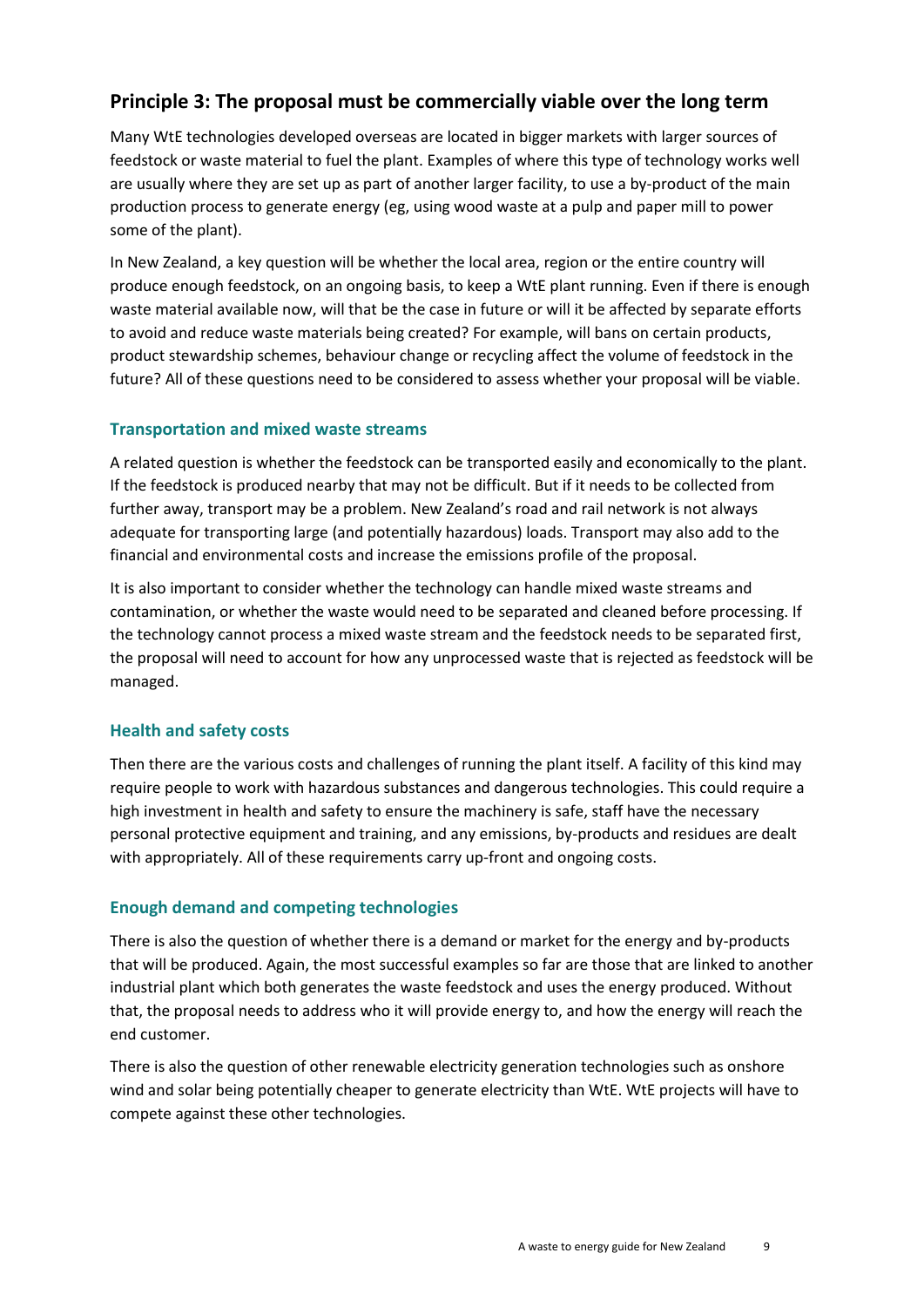#### **Testing the technology**

A separate question, also related to viability, is how well developed and tested the technology is. Many WtE proposals are still effectively in an experimental or feasibility testing stage. You need to check whether there are examples of the same technology functioning at a similar scale and with similar waste streams elsewhere. If there is not a track record of successful operations in comparable contexts, you will need carry out additional due diligence.

You should carry out a cost-benefit analysis to assess all of the above and show the long-term viability of the proposed WtE plant.

#### **Commercial viability over the long term: Suggested questions**

- Is there a sufficient long-term supply of the required feedstock? Is it genuinely renewable? Could it be affected by future changes in the waste management sector, such as regulatory changes to ban products, increased recycling, design and behaviour changes?
- Will you source the feedstock locally or does it need to be collected and transported from elsewhere? What challenges would the need to transport the waste material create (cost, safety, emissions, feasibility)?
- Can the technology use mixed waste streams or does the waste material need sorting before it is used? What would happen to the waste material excluded from the feedstock?
- Have you identified the ongoing operating costs for the plant, including management of health and safety risks, environmental management requirements, inspections, maintenance and so on?
- What market is there for the energy generated? Have you identified a specific customer? How will the energy reach the customer or the market? Is the market likely to endure?
- How established is the technology or is it still experimental? Are there examples of the same technology functioning at a similar scale and with similar waste streams elsewhere?
- Has a cost-benefit analysis been done? Does it show the long-term viability of the proposed WtE plant?

## **Principle 4: There should be a strong level of support from community and Treaty partners**

A proposal to develop a WtE plant near a community may generate concerns about its effect on the health and wellbeing of the community, as well as the environmental, economic and cultural impacts on the area as a whole. As with any proposed new plant, acceptance by the community and Treaty partners is central to ensuring its successful operation.

A socio-economic impact assessment should be part of any WtE proposal to assess the socioeconomic and cultural impacts of the plant. It should:

- outline the impact of the proposed plant on local communities and iwi
- the mitigation measures necessary to address any negative effects identified
- involve consultation with community members and Treaty partners
- incorporate their concerns honestly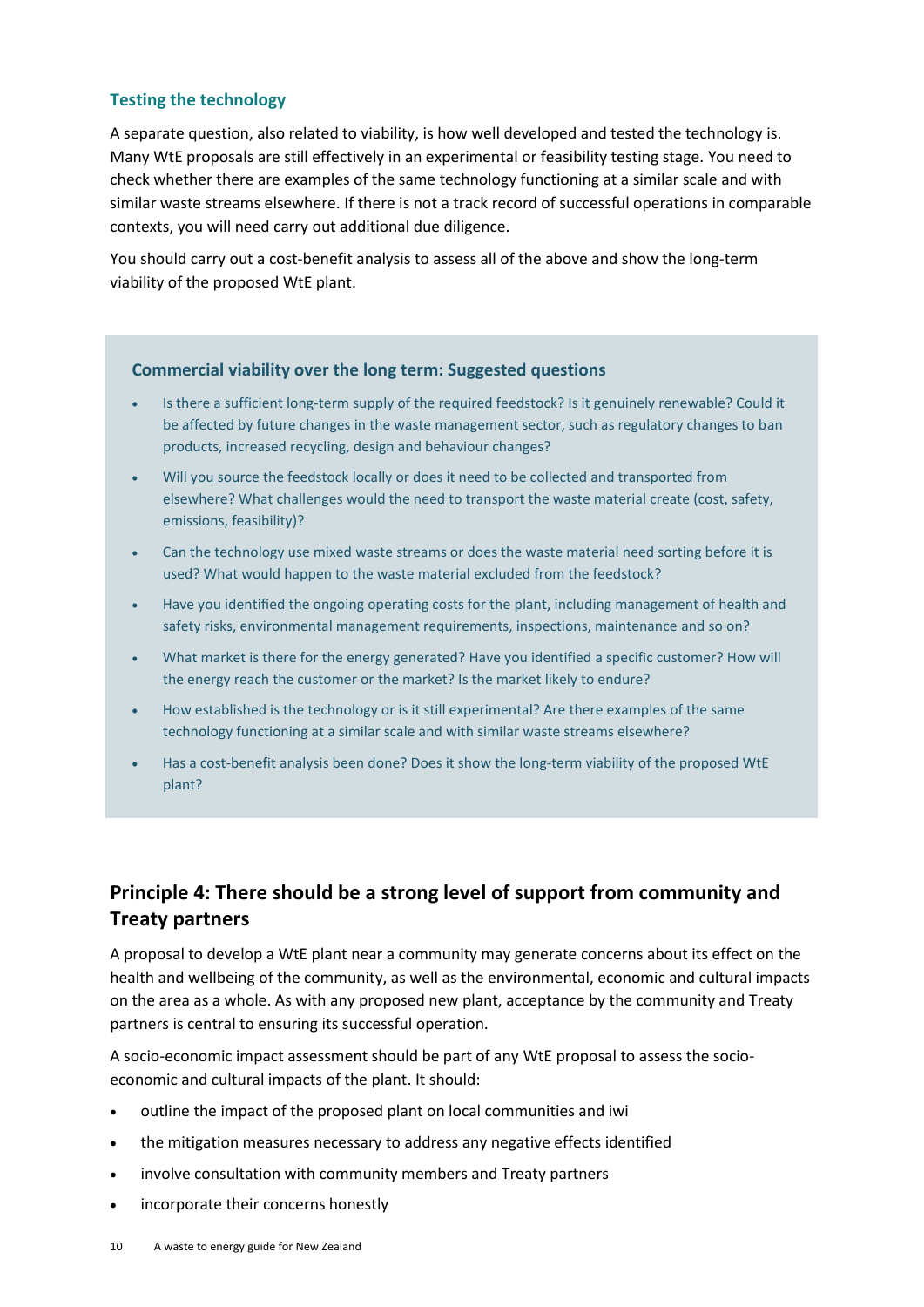include clear plans for how those concerns will be addressed.

Implementing good neighbour and corporate citizen principles during all stages of the design, development, construction and operation of a WtE plant has also been shown to help greatly in ensuring a supportive and healthy relationship with the community.

#### **Community support: Suggested questions**

- Has a full socio-economic impact assessment been carried out to understand the potential effects on those living near the proposed plant, in terms of health and wellbeing, environmental and economic effects?
- Has that work involved consultation with Treaty partners and the community?
- What concerns have been identified and how are they to be addressed?
- What proposals are included to reflect good neighbour and corporate citizen principles? How is the plant intending to become a constructive and contributing part of the community?

## **Appendix A: Summary of questions that a waste to energy proposal should address**

#### **Supporting New Zealand's move up the waste hierarchy**

- 1. Will this WtE proposal complement or compete with other options for reusing or recycling the waste material further up the waste hierarchy? What effect will it have on local, regional or national resource recovery efforts?
- 2. What are the alternatives for treating this kind of waste?
- 3. Would this WtE proposal motivate people to produce more waste and consume more resources, rather than finding ways to avoid and reduce waste?
- 4. Is the feedstock that would be used likely to be the subject of future regulatory action, for example to ban some or all of it, or to introduce a product stewardship scheme? How would that affect the proposal and vice versa?
- 5. Does the proposal include a plan for how the plant will be decommissioned at the end of its useful life, so the infrastructure and materials can be reused, repurposed or recycled?

#### **Managing the environmental impacts**

- 6. Does this technology contribute to electricity generation emissions? How will these be accounted for?
- 7. Are there viable alternative lower-emissions technologies available to support your energy needs?
- 8. What are the by-products, emissions, and residues that will be created by the plant? How will they be captured, treated, and disposed of?
- 9. What emissions or residues will be allowed to enter the environment?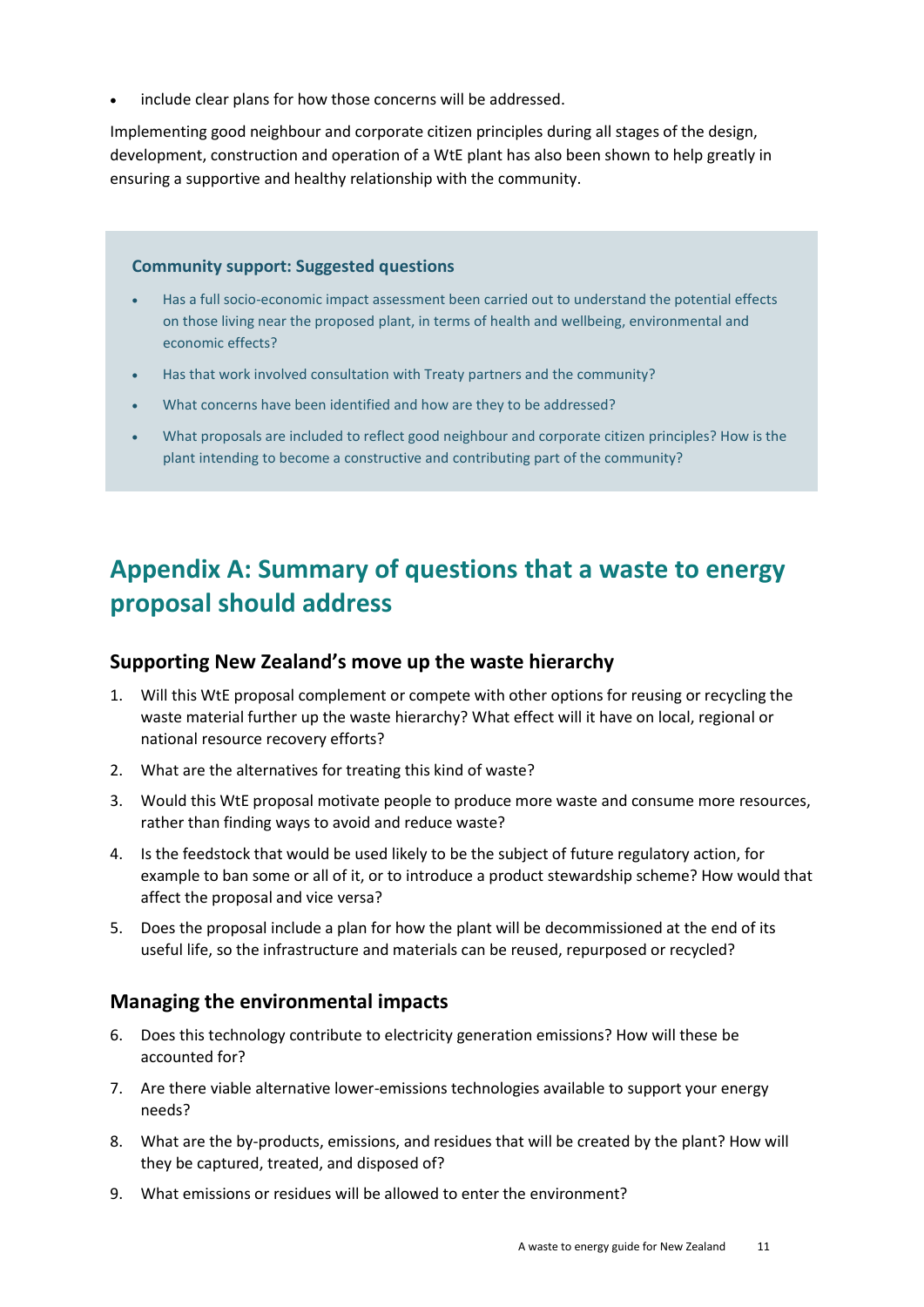- 10. Will the plant create greenhouse gas emissions? How will these be accounted for?
- 11. Will the plant create or release any other harmful or problematic substances, such as heavy metals, dioxins or microplastics?
- 12. Does the technology meet the appropriate standards required by regional council plans and the National Environmental Standard for Air Quality?
- 13. What contingency plans are in place if something goes wrong and harmful emissions or residues escape into the environment? Does the proposal include strong risk management and contingency planning?

#### **Commercial viability**

- 14. Is there a sufficient long term supply of the required feedstock? Is it genuinely renewable? Could it be affected by future changes in the waste management sector, such as regulatory changes to ban products, increased recycling, design and behaviour changes?
- 15. Will you source the feedstock locally or does it need to be collected and transported from elsewhere? What challenges would the need to transport the waste material create (cost, safety, emissions, feasibility)?
- 16. Can the technology use mixed waste streams or does the waste material need sorting before it is used? What would happen to the waste material excluded from the feedstock?
- 17. Have you identified the ongoing operating costs for the plant, including management of health and safety risks, environmental management requirements, inspections, maintenance, and so on?
- 18. What market is there for the energy generated? Have you identified a specific customer? How will the energy reach the customer or the market? Is the market likely to endure?
- 19. How established is the technology or is it still experimental? Are there examples of the same technology functioning at a similar scale and with similar waste streams elsewhere?
- 20. Has a cost-benefit analysis been done? Does it show the long-term viability of the proposed plant?

#### **Community support**

- 21. Has a full socio-economic impact assessment been carried out, to understand the potential effects for those living near the proposed plant, in terms of health and well-being, environmental and economic effects?
- 22. Has that work involved consultation with treaty partners and the community?
- 23. What concerns have been identified and how are they to be addressed?
- 24. What proposals are included to reflect good neighbour and corporate citizen principles? How is the plant intending to become a constructive and contributing part of the community?

## **Appendix B: References**

Environment Protection Authority Victoria. 2017. *1559.1: Energy from waste guideline.* <https://www.epa.vic.gov.au/about-epa/publications/1559-1>

European Commission Directorate-General Environment. 2008. *Guidelines on the interpretation of the R1 energy efficiency formula for incineration facilities dedicated to the processing of municipal solid waste*